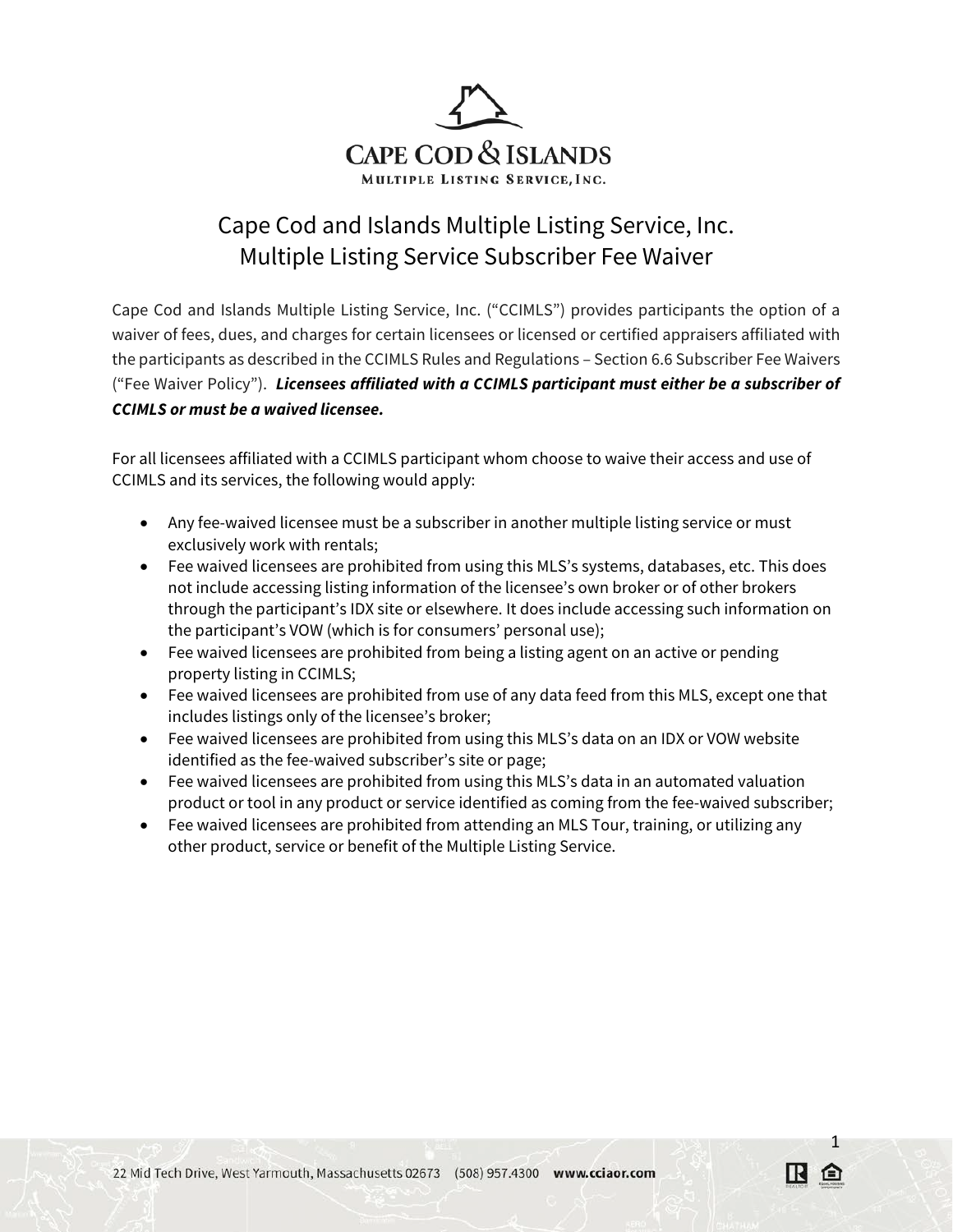

**1.** Participant certifies that the individual(s) listed in **Exhibit A** (the "Waived Licensee(s)") is affiliated with me and is eligible for a waiver of fees, dues, and charges because the Waived Licensee either (a) maintains a subscription to a different MLS where Participant also participates, or (b) exclusively works with rental properties, as detailed in Exhibit A.

**2.** Participant shall not permit Waived Licensees to access or use any services of CCIMLS, as described in CCIMLS Rules and Regulations, at any time. Any access or use of any CCIMLS services by a Waived Licensee constitutes a violation of the Fee Waiver Policy, which will result in an automatic revocation of this waiver for the individual Waived Licensee, and fees and penalties as described in the Fee Waiver Policy.

**3.** Participant shall immediately notify CCIMLS in the event it becomes aware of any Waived Licensee accessing or using the services of CCIMLS in violation of the Fee Waiver Policy.

**4.** Participant agrees that Participant shall respond within 72 hours to any compliance inquiry by CCIMLS regarding any of its listings and licensees.

**5.** Participant consents to CCIMLS communicating with other MLSs to verify licensees' subscription status.

**6.** Participant certifies that the information provided in this form is accurate and correct.

*This waiver shall be effective as of the signature date below until September 30th, 2022*. Any additional licensees affiliated with a CCIMLS participant between the wavier effective date and September 30<sup>th</sup>, 2022, will automatically be considered a waived licensee (and subject to waiver rules) unless the licensee joins CCIMLS as a subscriber.

| Firm/Company Name                    |  |  |
|--------------------------------------|--|--|
|                                      |  |  |
|                                      |  |  |
| Name (Type/Print) of MLS Participant |  |  |

Signature of MLS Participant **Date** Date

\_\_\_\_\_\_\_\_\_\_\_\_\_\_\_\_\_\_\_\_\_\_\_\_\_\_\_\_\_\_\_\_\_\_\_\_\_\_\_\_\_\_\_\_\_\_\_\_\_\_\_\_\_\_

2